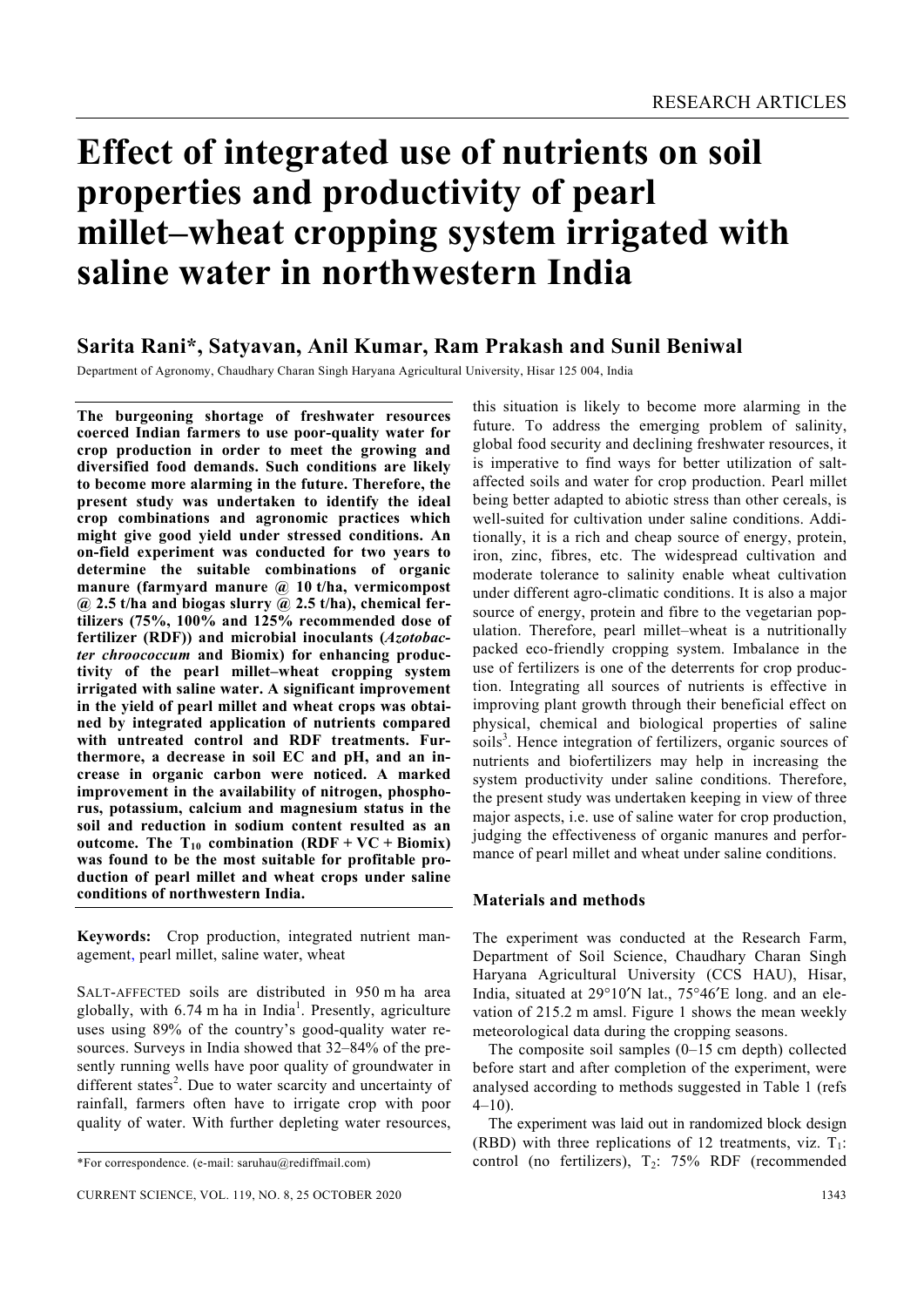## RESEARCH ARTICLES





| Components                                      | Initial (2016-17) | Method used                                                                |
|-------------------------------------------------|-------------------|----------------------------------------------------------------------------|
| Mechanical analysis (%)                         |                   |                                                                            |
| Sand                                            | 59.7              | International pipette method <sup>4</sup>                                  |
| Silt                                            | 22.4              |                                                                            |
| Clay                                            | 17.9              |                                                                            |
| Chemical analysis                               |                   |                                                                            |
| pH(1:2)                                         | 8.28              | Glass electrode pH meter <sup>5</sup>                                      |
| EC (dS/m, $1:2$ at $25^{\circ}$ C)              | 0.84              | Conductivity bridge meter <sup>6</sup>                                     |
| SOC $(\% )$                                     | 0.28              | Walkley and Black <sup>7</sup>                                             |
| Available N (kg/ha)                             | 169.2             | Subbiah and Asija <sup>8</sup>                                             |
| Available P (kg/ha)                             | 16.6              | Olsen's method $9$                                                         |
| Available K (kg/ha)                             | 348.8             | Flame photometric method <sup>6</sup>                                      |
| Available S (mg/kg)                             | 9.65              | Chesnin and Yien <sup>10</sup>                                             |
| Water soluble ions (meq/l)                      |                   |                                                                            |
| $Ca^{2+}$                                       | 2.25              | The standard methods given in the USDA Handbook 60 (ref. 6) were followed. |
| $\rm Mg^{2+}$                                   | 6.56              |                                                                            |
| $Na+$                                           | 18.2              |                                                                            |
| $\mbox{K}^+$                                    | 0.34              |                                                                            |
| CO <sub>3</sub> <sup>2</sup>                    | 1.12              |                                                                            |
| HCO <sub>3</sub>                                | 8.32              |                                                                            |
| $Cl^{-}$                                        | 10.79             |                                                                            |
| $SO_4^{2-}$                                     | 6.24              |                                                                            |
| Irrigation water quality                        |                   |                                                                            |
| $EC_{iw}$ (dS/m)                                | $7.5 - 8.0$       |                                                                            |
| $pH_{(iw)}$                                     | 7.8               |                                                                            |
| $SAR_{iw}$ (mmol/1) <sup><math>1/2</math></sup> | 17.34             |                                                                            |
| $RSC$ (meq/l)                                   | Nil               |                                                                            |

| <b>Table 1.</b> Initial soil and water characteristics |  |  |  |  |  |  |
|--------------------------------------------------------|--|--|--|--|--|--|
|--------------------------------------------------------|--|--|--|--|--|--|

EC, Electrical conductivity; SOC, Soil organic carbon; SAR, Sodium adsorption ratio; RSC, Residual sodium carbonate; INM, Integrated nutrient management.

dose of fertilizer),  $T_3$ : RDF,  $T_4$ : 125% RDF,  $T_5$ : 75% RDF + farm yard manure (FYM) + Biomix,  $T_6$ : RDF + FYM + Biomix, T<sub>7</sub>: 75% RDF + biogas slurry (BGS) + ST-3,  $T_8$ : RDF + BGS + ST-3,  $T_9$ : 75% RDF + vermicompost  $(VC)$  + Biomix,  $T_{10}$ : RDF + VC + Biomix,  $T_{11}$ : 75% RDF + VC + ST-3 and  $T_{12}$ : RDF + VC + ST-3. FYM, VC and BGS were applied @ 10, 2.5 and 2.5 t/ha respectively. RDF was 156.25 kg N/ha and 62.5 kg  $P_2O_5/ha$  for pearl millet, and 150 kg N/ha and 60 kg  $P_2O_5/ha$  for wheat. The soil was initially high for available potash; therefore K was not applied. ST-3 is a salinity-tolerant single strain (Mac-27) of *Azotobacter chroococcum*, while Biomix is a triple strain of *Azotobacter* (Mac-27) with 25% content, *Azospirillum* (J 11-12) with 25% content and PSB (p-36) with 50% content.

 Sowing of pearl millet (cv. HHB223) was done in the first week of July during both *kharif* seasons at 45 cm row spacing using 5 kg seed/ha. Wheat (cv. WH1105)

1344 CURRENT SCIENCE, VOL. 119, NO. 8, 25 OCTOBER 2020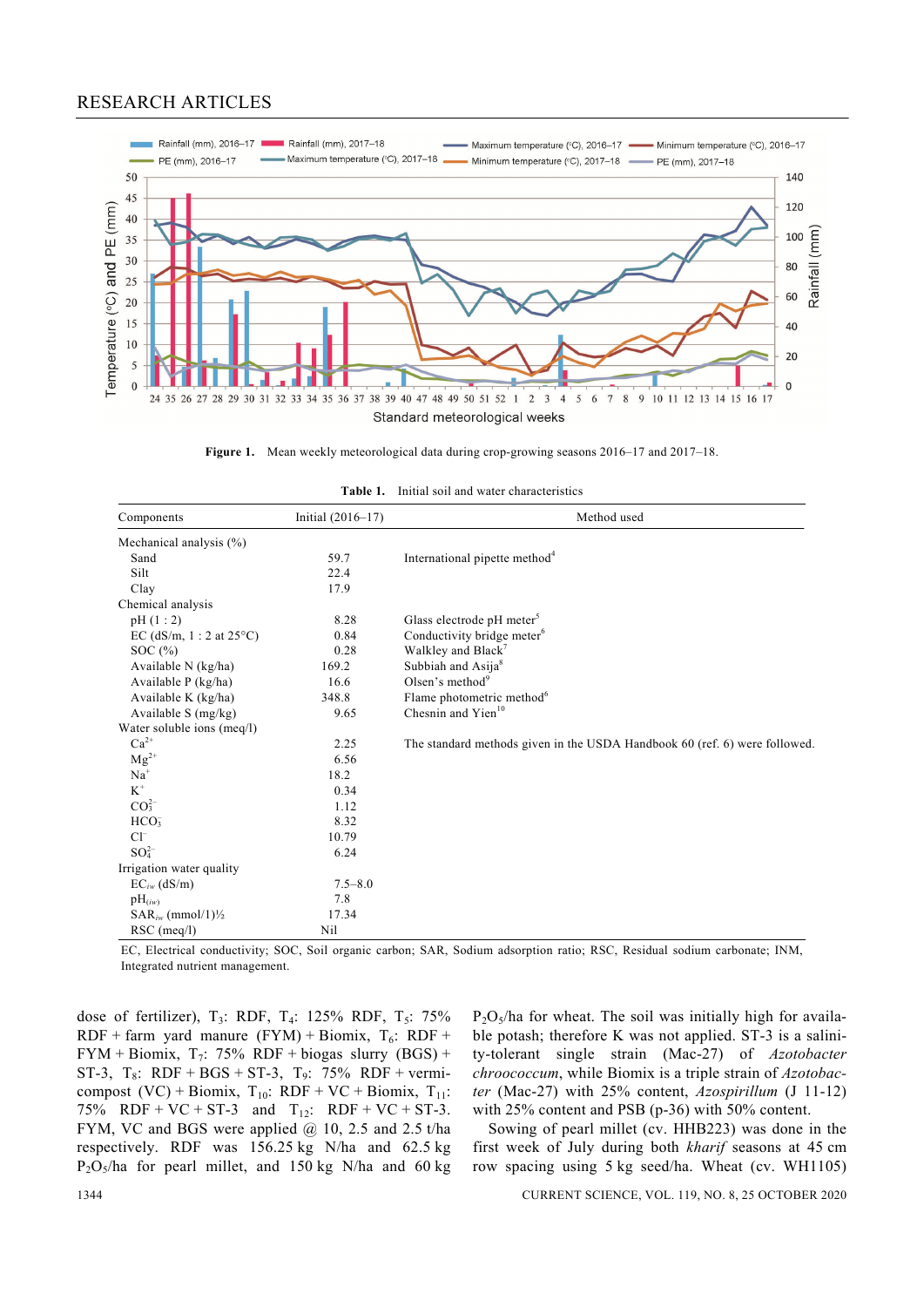|                                | Grain vield |      | Stover yield |      | Biological yield |        |       | Harvest index |        |      |      |           |
|--------------------------------|-------------|------|--------------|------|------------------|--------|-------|---------------|--------|------|------|-----------|
| Treatment                      | 2016        | 2017 | Pooled       | 2016 | 2017             | Pooled | 2016  | 2017          | Pooled | 2016 | 2017 | Pooled    |
| $T_1$ : Control                | 1.65        | 1.77 | 1.71         | 4.90 | 5.26             | 5.08   | 6.55  | 7.03          | 6.79   | 25.2 | 25.1 | 25.2      |
| $T_2$ : 75% RDF                | 2.53        | 2.73 | 2.63         | 7.29 | 7.91             | 7.60   | 9.82  | 10.64         | 10.23  | 25.8 | 25.6 | 25.7      |
| T <sub>3</sub> : RDF           | 3.01        | 3.23 | 3.12         | 8.37 | 8.91             | 8.64   | 11.38 | 12.14         | 11.76  | 26.4 | 26.6 | 26.5      |
| $T_4$ : 125% RDF               | 3.28        | 3.47 | 3.38         | 8.78 | 9.43             | 9.11   | 12.06 | 12.91         | 12.49  | 27.2 | 26.9 | 27.1      |
| $T5: 75\% RDF + FYM + Biomix$  | 2.90        | 3.17 | 3.03         | 8.28 | 8.80             | 8.54   | 11.18 | 11.98         | 11.58  | 25.9 | 26.5 | 26.2      |
| $T_6$ : RDF + FYM + Biomix     | 3.27        | 3.58 | 3.42         | 8.78 | 9.48             | 9.13   | 12.05 | 13.06         | 12.55  | 27.1 | 27.4 | 27.3      |
| $T_7$ : 75% RDF + BGS + ST-3   | 2.94        | 3.23 | 3.08         | 8.15 | 8.77             | 8.46   | 11.09 | 11.99         | 11.54  | 26.5 | 26.9 | 26.7      |
| $T_s$ : RDF + BGS + ST-3       | 3.29        | 3.59 | 3.44         | 8.84 | 9.49             | 9.16   | 12.13 | 13.08         | 12.60  | 27.1 | 27.5 | 27.3      |
| $T_9$ : 75% RDF + VC + Biomix  | 3.05        | 3.31 | 3.18         | 8.36 | 8.82             | 8.59   | 11.41 | 12.13         | 11.77  | 26.7 | 27.3 | 27.0      |
| $T_{10}$ : RDF + VC + Biomix   | 3.40        | 3.68 | 3.54         | 9.00 | 9.63             | 9.32   | 12.40 | 13.32         | 12.86  | 27.4 | 27.7 | 27.5      |
| $T_{11}$ : 75% RDF + VC + ST-3 | 2.96        | 3.25 | 3.10         | 8.15 | 8.71             | 8.43   | 11.10 | 11.96         | 11.53  | 26.6 | 27.2 | 26.9      |
| $T_{12}$ : RDF + VC + ST-3     | 3.33        | 3.59 | 3.46         | 8.92 | 9.54             | 9.23   | 12.25 | 13.13         | 12.69  | 27.2 | 27.4 | 27.3      |
| $SEm \pm$                      | 0.12        | 0.11 | 0.11         | 0.22 | 0.19             | 0.19   | 0.22  | 0.22          | 0.25   | 0.83 | 0.79 | 0.82      |
| CD at $5\%$                    | 0.34        | 0.34 | 0.31         | 0.64 | 0.55             | 0.56   | 0.64  | 0.63          | 0.74   | NS.  | NS.  | <b>NS</b> |

**Table 2.** Effect of different INM treatments on yield (t/ha) and harvest index (%) of pearl millet

was sown in the last week of November during both *rabi*  seasons at 20 cm row spacing using 125 kg seed/ha. All the package and practices of both the crops were followed according to the recommendations of CCS HAU. Seeds were treated with Biomix and ST-3 according to the respective treatments. Two post-sowing irrigations in pearl millet and one pre-sowing with four post-sowing irrigations of saline water (EC: 7.5–8.0 dS/m) were applied to the wheat crop. The data were statistically analysed by standard method<sup>11</sup> at  $5\%$  level of significance using one-factor RBD in OPSTAT software (http://14.139. 232.166/op stat/index.asp).

#### **Results and discussion**

#### *Pearl millet*

*Grain, stover and biological yield and harvest index.* The pooled grain yield for pearl millet under different treatments was in range 1.71–3.54 t/ha during both years (Table 2). The minimum grain yield was obtained in control and maximum in treatment  $T_{10}$  followed by  $T_{12}$ ,  $T_8$ and  $T<sub>6</sub>$  which remained statistically at par with each other. The treatments  $T_{10}$ ,  $T_{12}$ ,  $T_8$  and  $T_6$  out-yielded RDF by 13.5%, 11.0%, 10.3% and 9.2% respectively. A similar pattern of results was observed for stover and biological yield. The maximum stover (9.32 t/ha) and biological yield (12.86 t/ha) were recorded in treatment  $T_{10}$ , which was statistically at par with treatments  $T_{12}$ ,  $T_8$ ,  $T_6$  and  $T_4$ . The average percentage increase in stover yield over RDF using treatments  $T_{10}$ ,  $T_{12}$ ,  $T_8$  and  $T_6$  was 7.9%, 6.8%, 6.0% and 5.8% respectively**.** All the treatments remained statistically at par with each other for harvest index. The improvement in yields may rely on better physiological growth of plants and more availability of nutrients through organic manure. Their application also increased the water-holding capacity of the soil, which might have helped to counteract osmotic stress under saline conditions<sup>12,13</sup>. Apart from providing essential nutrients<sup>14,15</sup>, organic manure also influences soil structure and water movement by improving leaching of soluble salts out of the rhizosphere, either by enhancing soil porosity or root vigour $16$ .

 The data showed that 7–9% higher grain, stover and biological yields were recorded in the second season, which might be due to more conducive environment resulting from higher pre-sowing (180 mm) and postsowing (81 mm) rainfall, more number of rainy days and less evapotranspiration than the first season. This indicates a direct correlation between rainfall and leaching of the soluble salts along with associated yield advantages<sup>17</sup>. When compared to BGS and FYM, VC resulted in higher yields of pearl millet and wheat. This was possibly due to the differences in their elemental composition, applied quantity, nutrient release pattern and C/N ratio. As a result VC recorded higher yield improvement than FYM, even if the rate of application of the latter was four times higher.

#### *Wheat*

*Grain, stover and biological yield and harvest index.* Among different treatments, grain yield in wheat varied between 2.15 and 5.12 t/ha during *rabi* 2016–17 and 1.89–4.83 t/ha during *rabi* 2017–18 respectively (Table 3). Maximum values of grain yield were attained by  $T_{10}$ during both the years, which were statistically at par with  $T_{12}$ ,  $T_8$ ,  $T_6$ ,  $T_4$  and  $T_9$  during 2016–17 while they remained at par with treatments  $T_4$ ,  $T_6$ ,  $T_7$ ,  $T_8$ ,  $T_9$ ,  $T_{11}$  and  $T_{12}$  during 2017–18. Treatments  $T_{10}$ ,  $T_{12}$ ,  $T_8$  and  $T_6$  outyielded RDF by 12.1%, 11.6%, 9.4% and 8.1% respectively. Similarly, maximum straw (7.32 t/ha) and biological (12.2 t/ha) yields were also recorded by  $T_{10}$ . Researchers have shown that application of 50% additional N through inorganic fertilizers over and above RDF does not significantly improve the yield of crops at higher salinity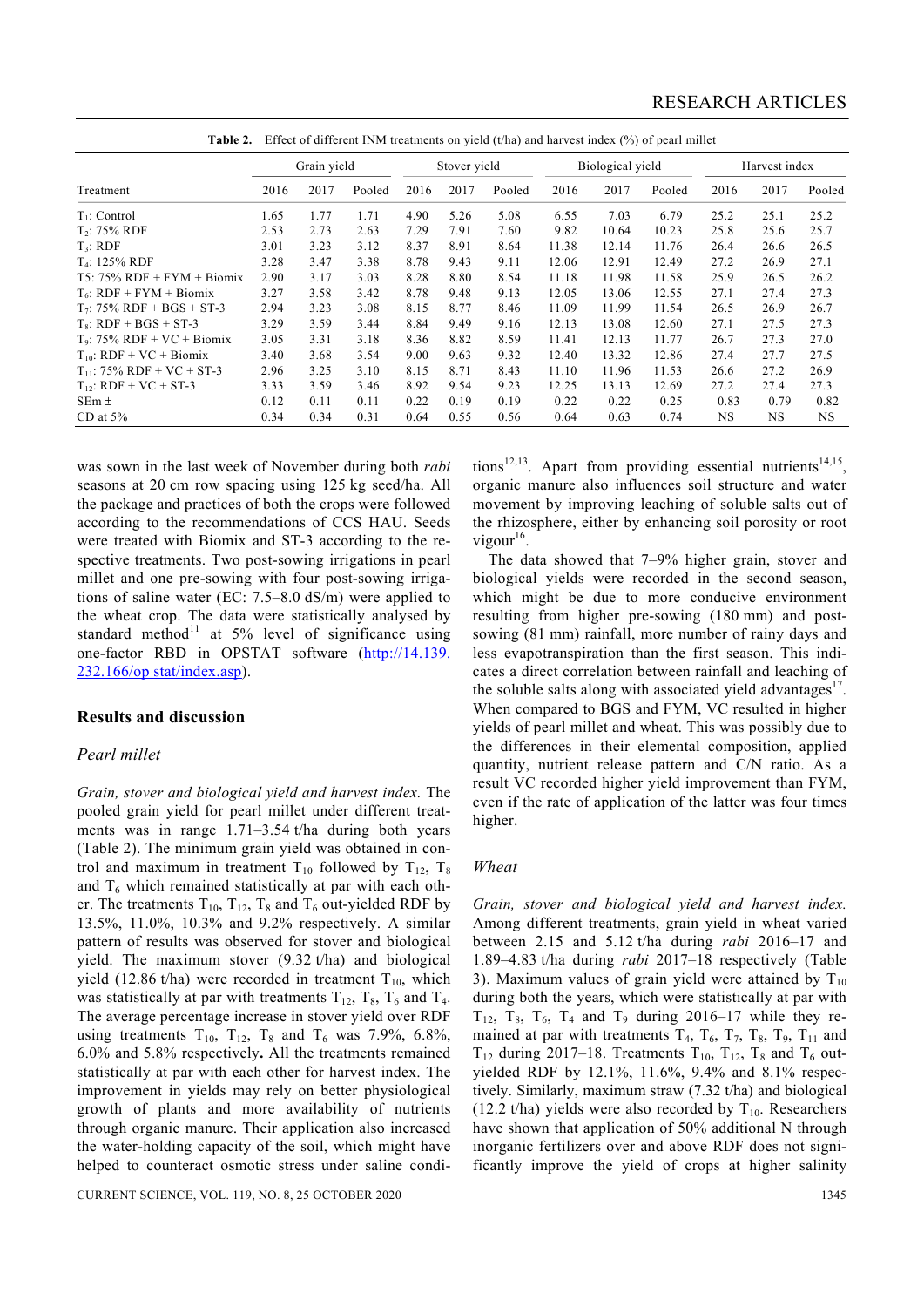## RESEARCH ARTICLES

| Treatment                           | Grain yield   |                |        | Straw yield   |               |        | Biological yield |                |        | Harvest index |                |           |
|-------------------------------------|---------------|----------------|--------|---------------|---------------|--------|------------------|----------------|--------|---------------|----------------|-----------|
|                                     | $2016-$<br>17 | $2017 -$<br>18 | Pooled | $2016-$<br>17 | $2017-$<br>18 | Pooled | $2016-$<br>17    | $2017 -$<br>18 | Pooled | $2016-$<br>17 | $2017 -$<br>18 | Pooled    |
| $T_1$ : Control                     | 2.15          | 1.89           | 2.03   | 3.81          | 3.44          | 3.63   | 5.96             | 5.34           | 5.65   | 36.15         | 35.50          | 35.82     |
| $T_2$ : 75% RDF                     | 4.06          | 3.75           | 3.91   | 6.26          | 5.80          | 6.03   | 10.31            | 9.56           | 9.94   | 39.33         | 39.28          | 39.31     |
| $T_3$ : RDF                         | 4.59          | 4.29           | 4.44   | 6.82          | 6.31          | 6.57   | 11.41            | 10.60          | 11.01  | 40.22         | 40.44          | 40.33     |
| T <sub>4</sub> : 125% RDF           | 4.82          | 4.52           | 4.67   | 7.04          | 6.52          | 6.78   | 11.85            | 11.04          | 11.45  | 40.62         | 40.93          | 40.78     |
| $T_5$ : 75% RDF + FYM +<br>Biomix   | 4.59          | 4.33           | 4.46   | 6.60          | 6.23          | 6.41   | 11.20            | 10.56          | 10.88  | 41.03         | 41.04          | 41.03     |
| $T_6$ : RDF + FYM + Biomix          | 4.95          | 4.65           | 4.80   | 6.93          | 6.63          | 6.78   | 11.89            | 11.28          | 11.58  | 41.67         | 41.23          | 41.45     |
| $T_7$ : 75% RDF + BGS +<br>$ST-3$   | 4.66          | 4.47           | 4.57   | 6.71          | 6.33          | 6.52   | 11.37            | 10.80          | 11.08  | 40.99         | 41.40          | 41.19     |
| $T_s$ : RDF + BGS + ST-3            | 5.01          | 4.71           | 4.86   | 7.10          | 6.71          | 6.91   | 12.11            | 11.42          | 11.76  | 41.34         | 41.25          | 41.30     |
| $T_9$ : 75% RDF + VC +<br>Biomix    | 4.77          | 4.60           | 4.69   | 6.97          | 6.66          | 6.82   | 11.74            | 11.27          | 11.50  | 40.66         | 40.86          | 40.76     |
| $T_{10}$ : RDF + VC + Biomix        | 5.12          | 4.83           | 4.98   | 7.32          | 7.03          | 7.17   | 12.44            | 11.86          | 12.15  | 41.18         | 40.75          | 40.96     |
| $T_{11}$ : 75% RDF + VC +<br>$ST-3$ | 4.69          | 4.53           | 4.61   | 6.72          | 6.53          | 6.62   | 11.40            | 11.06          | 11.23  | 41.10         | 40.97          | 41.03     |
| $T_{12}$ : RDF + VC + ST-3          | 5.10          | 4.80           | 4.95   | 7.14          | 6.74          | 6.94   | 12.24            | 11.54          | 11.89  | 41.70         | 41.60          | 41.65     |
| $SEm \pm$                           | 0.13          | 0.16           | 0.14   | 0.11          | 0.20          | 0.16   | 0.29             | 0.31           | 0.30   | 0.91          | 0.88           | 0.86      |
| CD at $5%$                          | 0.38          | 0.47           | 0.35   | 0.31          | 0.58          | 0.47   | 0.84             | 0.92           | 0.86   | <b>NS</b>     | NS.            | <b>NS</b> |



**Figure 2.** Effect of various integrated nutrient management treatments on EC, pH and OC of experimental soil. Yellow bar: Maximum improvement; red bar: Initial soil status.

levels<sup>17–19</sup>. These results are in good agreement with the present findings, as the application of 125% RDF did not bring any significant improvement in the yields over RDF. This may be explained on the basis of higher volatilization losses of N in saline conditions. Therefore, a better strategy will be to substitute a part of inorganic fertilizer requirements through organics. Organic manure reduces  $NH<sub>3</sub>$  volatilization losses, as  $NH<sub>4</sub>$  ion gets adsorbed on the organic matter surface which results into reduction in aqueous  $NH_4^+$  concentration in soil solution<sup>20</sup>. Here organic manure temporarily immobilizes the ammoniacal N and subsequently releases it to the crops during the later growing season.

 Unlike pearl millet, the grain, straw and biological yields of wheat had reduced during the second season compared to the first season. This may be on account of salt accumulation in the soil profile due to saline water irrigation. Seasonal climatic variations, including less amount of rainfall (49.7 mm in the first season and 32.5 mm in the second season) and higher evaporative losses might be other possible factors.

### *Soil analysis*

*Soil EC (dS/m), pH and O (%).* Saline water irrigation increased the salinity level of the soil (Figure 2). The maximum and minimum salinity build-up was observed in control (1.35 dS/m) and  $T<sub>9</sub>$  (1.10 dS/m) respectively. The soil pH decreased slightly than the initial value (8.28), which reveals that integrated nutrient management (INM) helped in attaining neutral pH compared with no fertilization. FYM, VC and BGS application led to high soil organic carbon (SOC) compared to inorganic and control. RDF with ST-3 and VC had the highest SOC (0.31%), whereas no fertilization had the lowest SOC (0.26%). Specifically, soil incorporated with VC showed maximum SOC (0.31%), followed by BGS (0.30%) and FYM (0.28%). These variations in soil electrical conductivity (EC) and pH depend on initial characteristics of organic manure and the site-specific factors (initial pH, EC, rainfall, etc.) of the experimental field. The BGS applied in the experiment had maximum initial EC and pH followed by VC and FYM. Accordingly, they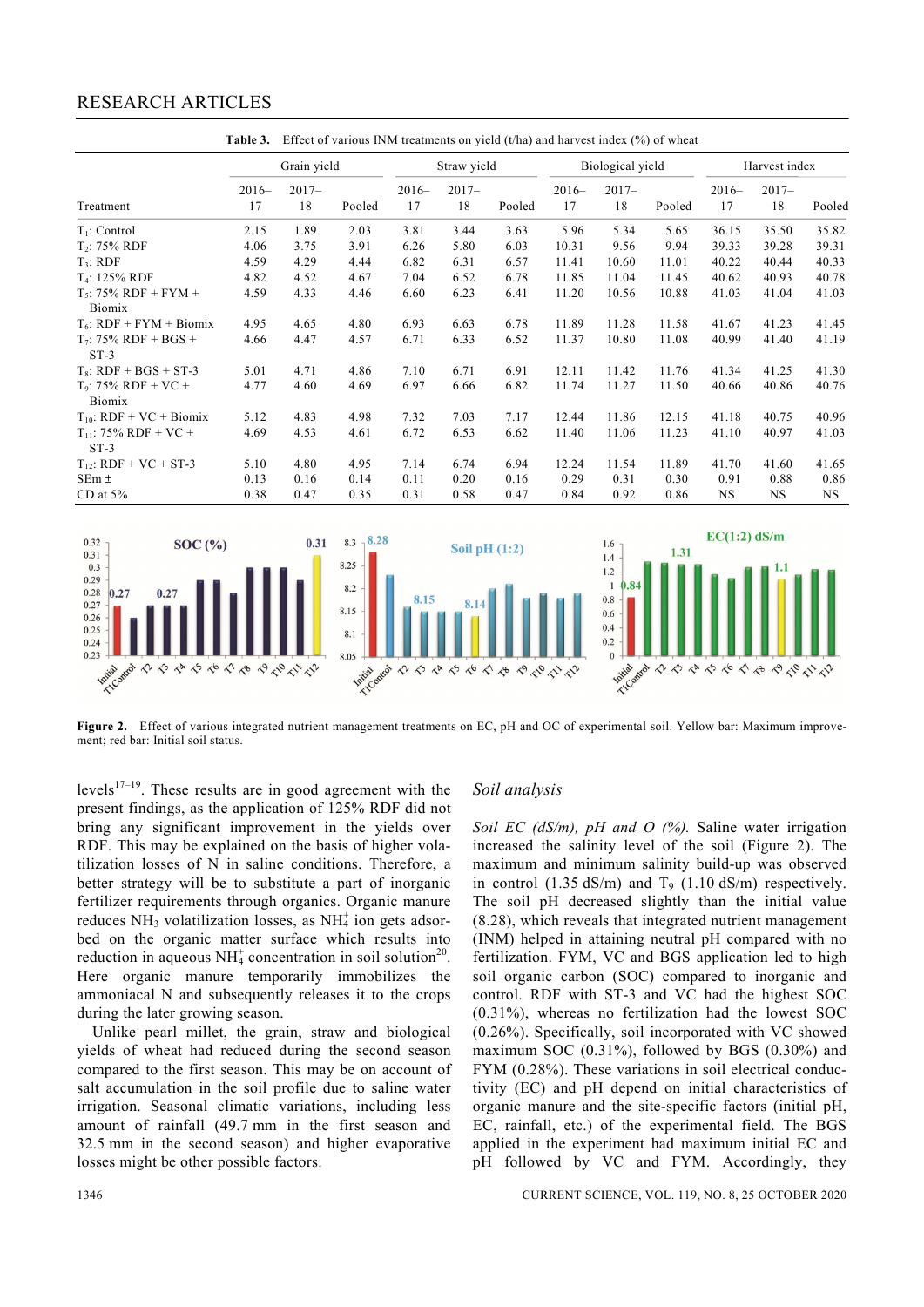| Treatment                      | Available N | Available P | Available K | Available S |  |  |  |  |  |
|--------------------------------|-------------|-------------|-------------|-------------|--|--|--|--|--|
| $T_1$ : Control                | 148.3       | 11.3        | 290.41      | 7.94        |  |  |  |  |  |
| $T_2$ : 75% RDF                | 157.4       | 13.35       | 312.23      | 8.88        |  |  |  |  |  |
| T <sub>3</sub> : RDF           | 163.3       | 14.66       | 320.31      | 9.56        |  |  |  |  |  |
| T <sub>4</sub> : 125% RDF      | 164.6       | 16.81       | 347.2       | 10.12       |  |  |  |  |  |
| $T_5$ : 75% RDF + FYM + Biomix | 172.3       | 19.11       | 356.35      | 10.67       |  |  |  |  |  |
| $T_6$ : RDF + FYM + Biomix     | 174.8       | 19.49       | 360.25      | 11.12       |  |  |  |  |  |
| $T_7$ : 75% RDF + BGS + ST-3   | 172.7       | 16.94       | 345.4       | 10.84       |  |  |  |  |  |
| $T_s$ : RDF + BGS + ST-3       | 177.0       | 17.26       | 351.42      | 11.13       |  |  |  |  |  |
| $T_9$ : 75% RDF + VC + Biomix  | 176.2       | 17.74       | 341.84      | 10.81       |  |  |  |  |  |
| $T_{10}$ : RDF + VC + Biomix   | 182.0       | 18.08       | 352.43      | 11.46       |  |  |  |  |  |
| $T_{11}$ : 75% RDF + VC + ST-3 | 173.4       | 16.82       | 340.44      | 10.92       |  |  |  |  |  |
| $T_{12}$ : RDF + VC + ST-3     | 177.8       | 17.48       | 350.43      | 11.33       |  |  |  |  |  |
| $SEm \pm$                      | 1.8         | 1.09        | 3.06        | 0.39        |  |  |  |  |  |
| CD at $5\%$                    | 5.33        | 3.21        | 9.04        | 0.912       |  |  |  |  |  |
| Initial soil status            | 169.2       | 16.6        | 348.8       | 9.65        |  |  |  |  |  |

**Table 4.** Effect of different INM treatments on available nutrients (N, P, K in kg/ha and S in mg/kg)

**Table 5.** Effect of various INM treatments on water-soluble cations (meq/l) of experimental soil after two years

| Treatment                      | $Ca^{2+}$ | $Mg^{2+}$ | $Na+$ | $K^+$ |
|--------------------------------|-----------|-----------|-------|-------|
| $T_1$ : Control                | 2.27      | 6.64      | 22.6  | 0.35  |
| T <sub>2</sub> : 75% RDF       | 2.33      | 6.66      | 21.5  | 0.43  |
| T <sub>3</sub> : RDF           | 2.32      | 6.65      | 20.7  | 0.49  |
| $T_4$ : 125% RDF               | 2.31      | 6.63      | 20.6  | 0.55  |
| $T_5$ : 75% RDF + FYM + Biomix | 3.87      | 7.77      | 17.6  | 0.66  |
| $T_6$ : RDF + FYM + Biomis     | 3.88      | 7.81      | 17.9  | 0.68  |
| $T_7$ : 75% RDF + BGS + ST-3   | 4.51      | 7.95      | 19.5  | 0.52  |
| $T_s$ : RDF + BGS + ST-3       | 4.64      | 7.90      | 19.9  | 0.53  |
| $T_9$ : 75% RDF + VC + Biomix  | 5.11      | 8.12      | 18.3  | 0.68  |
| $T_{10}$ : RDF + VC + Biomix   | 5.02      | 8.07      | 18.7  | 0.69  |
| $T_{11}$ : 75% RDF + VC + ST-3 | 5.13      | 8.10      | 18.4  | 0.61  |
| $T_{12}$ : RDF + VC + ST-3     | 5.12      | 8.03      | 18.6  | 0.63  |
| $SEm \pm$                      | 0.52      | 0.38      | 0.78  | 0.06  |
| CD at $5\%$                    | 1.54      | 1.11      | 2.32  | 0.18  |
| Initial soil status            | 2.34      | 6.63      | 18.3  | 0.36  |

displayed the same line of action on salt build-up and pH stabilization<sup>16</sup>. The remarkable reduction in salinity by organic manure is owing to its role in improving soil porosity, aeration and leaching of soluble salts $^{19,21}$ . Additionally, it is also a source of  $\widetilde{Ca}^{2+}$  and  $Mg^{2+}$ , which act as bases because they exist as oxides, hydroxides and carbonates when applied to the soil. This increases the concentration of  $Ca^{2+}$  in the soil solution, leading to increase in  $Na<sup>+</sup>-Ca<sup>2+</sup>$  exchange at the soil exchange sites, permitting greater leaching of exchanged  $Na<sup>+</sup>$  in percolating water and subsequent reduction in soil salinity $11$ .

*Available N, P, K and S (kg/ha).* The lowest available N was observed in control (148.3 kg/ha), while maximum was noticed in the  $T_{10}$  (182.0), indicating significant improvement over all other treatments, except  $T_{12}$ (177.84 kg/ha) (Table 4). It is pertinent to mention that ammonia volatilization from applied nitrogenous fertilizers increased with increase in salinity level, which can be checked by organic manure. Therefore, combined use of

organic manure and fertilizers is recommended. Mineralization of organic N from various organic sources is a function of nutrient quantity and C/N ratio of the manure used. In the present experiment, FYM, VC and BGS were used as organic sources and their effect on soil properties was positively correlated with total N content and negatively with C/N ratio of the manure applied<sup>21,22</sup>.

 The lowest available P was obtained in control  $(11.30 \text{ kg/ha})$  and maximum was observed in T<sub>6</sub> (19.49 kg/ha). It recorded 8.19 and 4.83 kg/ha higher available P over control and RDF respectively. P availability in salt-affected soil is a complex phenomenon. It may decrease, increase or remain unchanged depending upon the nature and degree of salinity, soil pH (optimum is 5.5–7.0) and organic matter content. When soils have pH >7.0, P availability decreases and as salt-affected soils have high pH and low organic carbon, P availability is a major limiting factor. Therefore, INM is beneficial for P management. The availability of K was lowest in control (290.41 kg/ha) and maximum in T6 (360.25 kg/ha). It recorded 69.84 and 39.94 kg/ha higher available K over control and RDF treatments respectively. Higher K availability in the plots with integrated application of nutrients may be due to initial high content of K in the applied manure. RDF with VC and Biomix had the highest soil available S (114.6 kg/ha), whereas control had the lowest (79.4 kg/ha). These improvements may be attributed to enhanced rate of mineralization with the application of organic manure and additional supply of nutrients, i.e. N, P, K, Ca and  $Mg^{11,23,24}$ .

*Water soluble cations*  $Ca^{2+}$ *, Mg*<sup>2+</sup>, K<sup>+</sup> and Na<sup>+</sup>. Significant improvement was seen in the concentration of soluble cations (Table 5). The maximum  $Ca<sup>2+</sup>$  concentration was observed in  $T_7$  followed by  $T_8 > T_{11} > T_{12} > T_6 >$  $T_5 > T_{10} > T_9$ . Likewise, a significant improvement in soluble  $Mg^{2+}$  content was observed in T<sub>11</sub> followed by  $T_7 > T_{12} > T_8 > T_6 > T_7 > T_{10} > T_9$ . For Na<sup>+</sup> a reverse